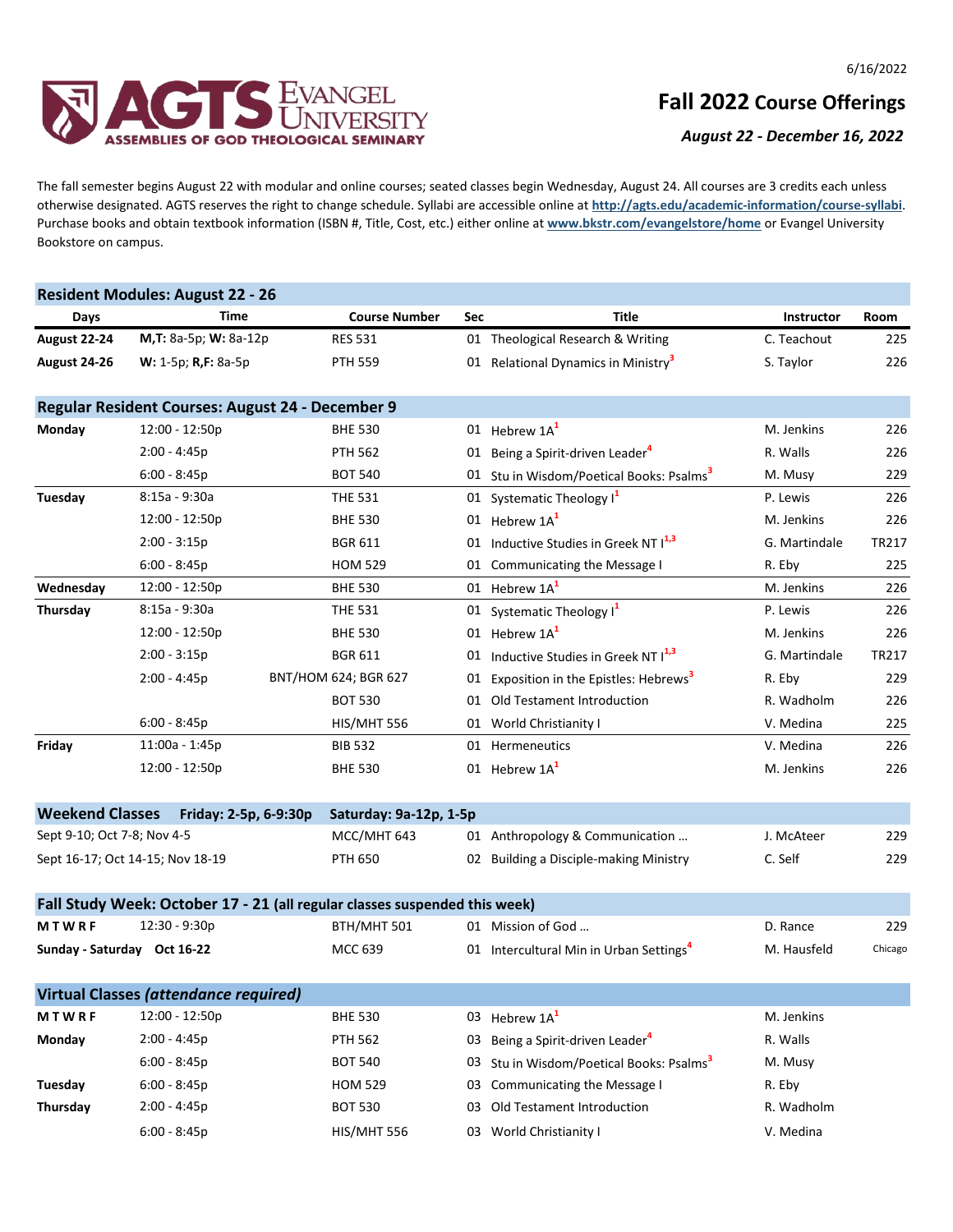|                                            | Practicums (Must be approved by professor. See catalog for required course prerequisites.) |     |                                                                                                                                       |                                |        |
|--------------------------------------------|--------------------------------------------------------------------------------------------|-----|---------------------------------------------------------------------------------------------------------------------------------------|--------------------------------|--------|
| Time<br>Days                               | <b>Course Number</b>                                                                       | Sec | Title                                                                                                                                 | Instructor                     | Room   |
|                                            | MSS 641                                                                                    |     | 01 Intercultural Ministry I                                                                                                           | J. McAteer                     |        |
|                                            | <b>MSS 642</b>                                                                             |     | 01 Intercultural Ministry II                                                                                                          | J. McAteer                     |        |
|                                            | <b>PTH 619</b>                                                                             |     | 01 Practicum in Hospital Ministry                                                                                                     | L. Cooper                      |        |
|                                            | <b>PTH 638</b>                                                                             |     | 01 Practicum in Prison Ministry                                                                                                       | M. Cordero                     |        |
|                                            | <b>PTH 639</b>                                                                             |     | 01 Practicum in Pastoral Ministry                                                                                                     | C. Shipley                     |        |
|                                            | <b>PTH 646</b>                                                                             |     | 01 Practicum in Military Chaplaincy                                                                                                   | J. Denley                      |        |
|                                            | <b>PTH 657</b>                                                                             |     | 01 Practicum in Specialized Studies                                                                                                   | C. Shipley                     |        |
| <b>Online Courses</b>                      |                                                                                            |     |                                                                                                                                       |                                |        |
| Aug 22 - Dec 9                             | <b>BGR 530</b>                                                                             |     | 02 Greek 1A <sup>2</sup>                                                                                                              | F. Haltom                      |        |
| Aug 22 - Dec 9                             | <b>BHE 530</b>                                                                             |     | 02 Hebrew 1A                                                                                                                          | M. Musy                        |        |
| Aug 22 - Dec 9                             | <b>BNT 530</b>                                                                             |     | 02 New Testament Introduction                                                                                                         | F. Haltom                      |        |
| Aug 22 - Dec 9                             | <b>BOT 530</b>                                                                             |     | 02 Old Testament Introduction                                                                                                         | R. Wadholm                     |        |
| Aug 22 - Dec 9                             | MCC 643                                                                                    |     | 02 Anthropology & Communication                                                                                                       | J. McAteer                     |        |
| Aug 22 - Dec 9                             | <b>PTH 562</b>                                                                             |     | 02 Being a Spirit-driven Leader <sup>4</sup>                                                                                          | R. Walls                       |        |
| Aug 22 - Dec 9                             | <b>PTH 559</b>                                                                             |     | 02 Relational Dynamics in Ministry <sup>3</sup>                                                                                       | S. Taylor                      |        |
| Aug 22 - Dec 9                             | <b>PTH 650</b>                                                                             | 02  | <b>Building a Disciple-making Ministry</b>                                                                                            | C. Self                        |        |
| Aug 22 - Dec 9                             | <b>RES 531</b>                                                                             |     | 02 Theological Research & Writing                                                                                                     | C. Teachout                    |        |
| Aug 22 - Dec 9                             | <b>THE 532</b>                                                                             |     | 02 Systematic Theology II                                                                                                             | C. Teachout                    |        |
| <b>Bilingual Courses (Spanish-English)</b> |                                                                                            |     |                                                                                                                                       |                                |        |
| Aug 22 - Dec 9                             | <b>PTH 543</b>                                                                             |     | S4 Intro to Pastoral Care & Counseling                                                                                                | R. Johnson                     | online |
|                                            | <b>PTH 640</b>                                                                             |     | S4 Urban Ministry & Outreach                                                                                                          | S. Navarrete                   | online |
| Aug 22 - Dec 9                             | <b>RES 531</b>                                                                             |     | S4 Theological Research & Writing                                                                                                     | M Salamanca                    | online |
|                                            |                                                                                            |     |                                                                                                                                       |                                |        |
| <b>Doctor of Ministry Modules</b>          | Monday: 1-5p Tuesday-Thursday: 8a-5p Friday: 8a-12p                                        |     |                                                                                                                                       | (except Project Design course) |        |
| Oct 10-14 MTWRF, 8:00a - 5:00 p            | <b>PTH 906</b>                                                                             |     | 01 Project Design                                                                                                                     | C. Shipley                     | 225    |
| Oct 17-21                                  | <b>PTH 901</b>                                                                             |     | 01 Renewing the Spiritual Leader                                                                                                      | C. Tennant                     | 225    |
| Oct 17-21                                  | PTH 905                                                                                    |     | 01 Leading Christian Organizations                                                                                                    | J. Rion                        | 226    |
| Oct 17-21                                  | <b>PTH 939</b>                                                                             |     | 01 Global Dynamics of Leadership                                                                                                      | J. Vick                        | 227    |
| Oct 17-21                                  | <b>PTH 939</b>                                                                             |     | 03 Personal Wholeness of  Leader                                                                                                      | R. Walls                       | 228    |
| PhD BTh and ThM Module: August 22-26       | (course is 4 credits)                                                                      |     |                                                                                                                                       |                                |        |
| MTWRF<br>8:00a - 5:00p                     | <b>BTH 903</b>                                                                             |     | 01 Hermeneutical Frameworks                                                                                                           | J. Hernando                    | 229    |
|                                            | DAIS/PhD ICS Modules (All classes meet MTWRF, 8a-5p) (Courses are 4 credits)               |     |                                                                                                                                       |                                |        |
|                                            |                                                                                            |     | Notice: Doctor of Applied Intercultural Studies and PhD in Intercultural Studies programs are not eligible for Title IV Financial Aid |                                |        |
| Nov 28 - Dec 2                             |                                                                                            |     | PhD Value Added Week                                                                                                                  | <b>IDS Faculty</b>             | 229    |
|                                            |                                                                                            |     | Project Design Seminar                                                                                                                | <b>IDS Faculty</b>             | 225    |
| Dec 5-9                                    | <b>MC/MCC 903</b>                                                                          |     | 01 Intercultural Communication                                                                                                        | A. Koeshall                    | 225    |
|                                            | MS/MSS 930                                                                                 |     | 01 Alternative Approaches to Education                                                                                                | <b>B.</b> Grant                | 229    |
| Dec 12-16                                  | MH/MHT 910                                                                                 |     | 01 History of Christianity                                                                                                            | C. Self                        | 225    |
|                                            | <b>MH/MHT 939</b>                                                                          |     | 01 Sp Stu: Global Hermeneutical Models                                                                                                | P. Lewis                       | 229    |

**1** Course meets more than one time per week—register only once

**2** Prerequisite: does not satisfy degree requirements for M.Div. program, see AGTS catalog for biblical language requirements